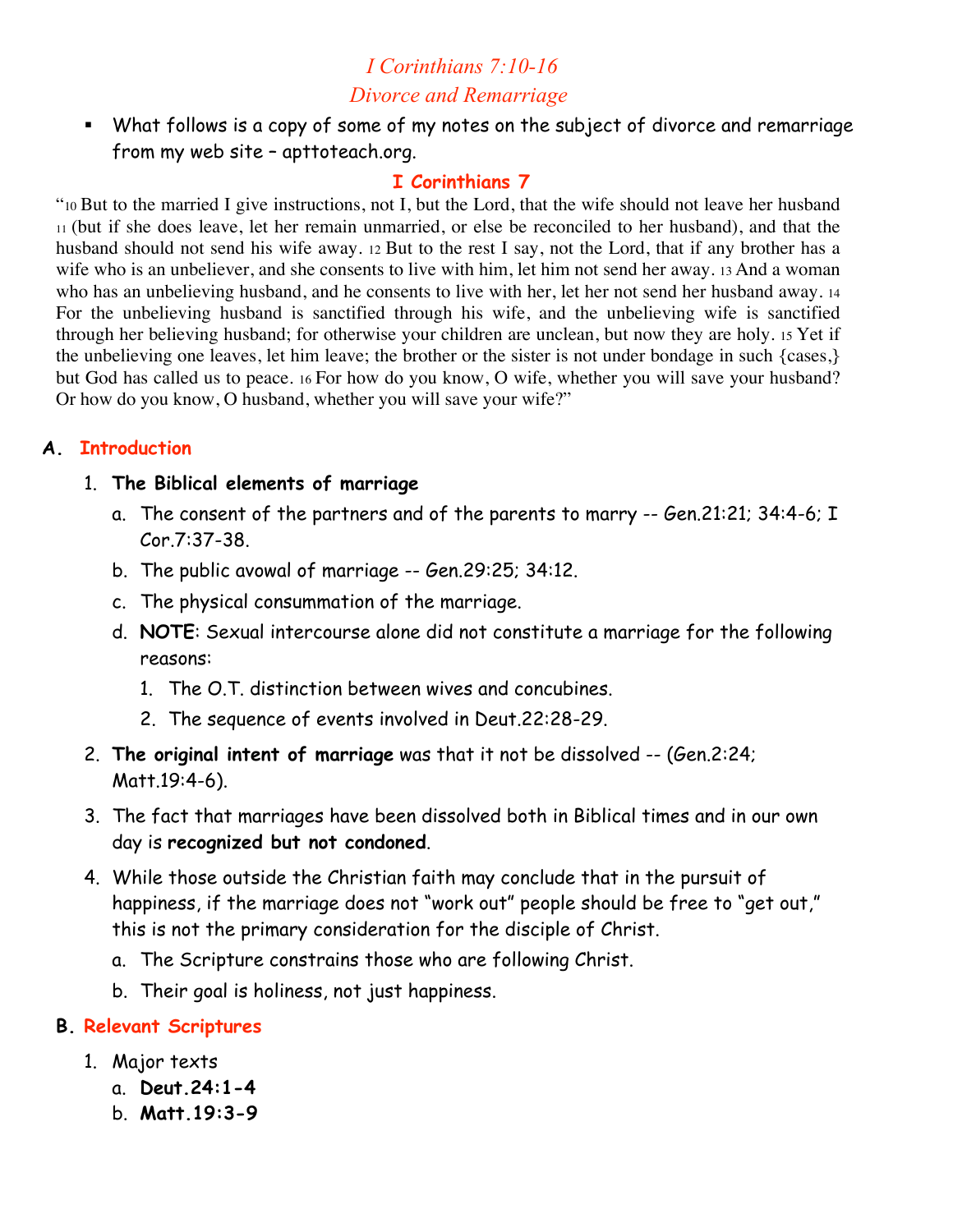#### c. **I Cor.7:10-15,27-28**

2. Secondary texts

Gen.2:24; Ex.21:7-11; Deut.21:13-14; 22:13-21; Isa.50:1; Jer.3:1,8; Ezra 9-10; Neh.13:23-31; Mal.2:10-16; Matt.5:31-32; Mk.10:11-12; Lk.16:18; Rom.7:1-3; I Cor.7:39

# **C. Three positions held by Christians**

- 1. Divorce is never recognized by God, therefore remarriage after divorce is adultery.
- 2. Divorce is valid under certain circumstances, but remarriage is not permitted.
- 3. Divorce is valid under certain circumstances and implies the freedom to remarry.

# **D. Four conditions for divorce espoused by Christians.**

- 1. Unlawful marriage or unfaithfulness during the betrothal period.
- 2. Adultery after marriage.
- 3. Desertion by a non-Christian mate.
- 4. Any number of irreconcilable differences.

### **E. General observations**

- 1. The **N.T. material is of primary** importance in that it takes into consideration the O.T. texts (Matt.19:7-8).
- 2. The teaching of **Jesus is summarized in Matt. 5 and 19**. He is addressing a situation involving two people both of whom are a part of the covenant family of God. For them, divorce is not justified except for "fornication" (for which, apparently, it is permitted). Remarriage constitutes adultery when the original divorce is unjustified. A wife in Jewish Palestine could only "leave" not "divorce"; in Roman society, either partner could divorce the other.
- 3. The teaching of **Paul in I Cor. 7** underscores Jesus' teaching (vs. 10-11) and gives added insight into a situation Jesus did not address -- the mixed marriage. Paul seems to indicate that desertion on the part of the non-Christian constitutes legitimate grounds for divorce with the freedom to remarry (vs. 12-15, 27-28).
- 4. The question of **secular divorce** (before coming to Christ) is not addressed directly in Scripture. Based on Paul's emphasis in I Cor. 7, grace should be applied.
- **F. Key questions in understanding relevant Texts.**
	- 1. **What is the force of Gen.2:24 as alluded to by Jesus in Matt.19:8?** "He said to them, 'Because of your hardness of heart, Moses permitted you to divorce your wives; but from the beginning it has not been this way.' " **Are there Biblical exceptions to this principle of "no divorce" (as in Deut. 24), or is Matt.19:6**  ("What therefore God has joined together, let no man separate") **intended to be the first and last word?**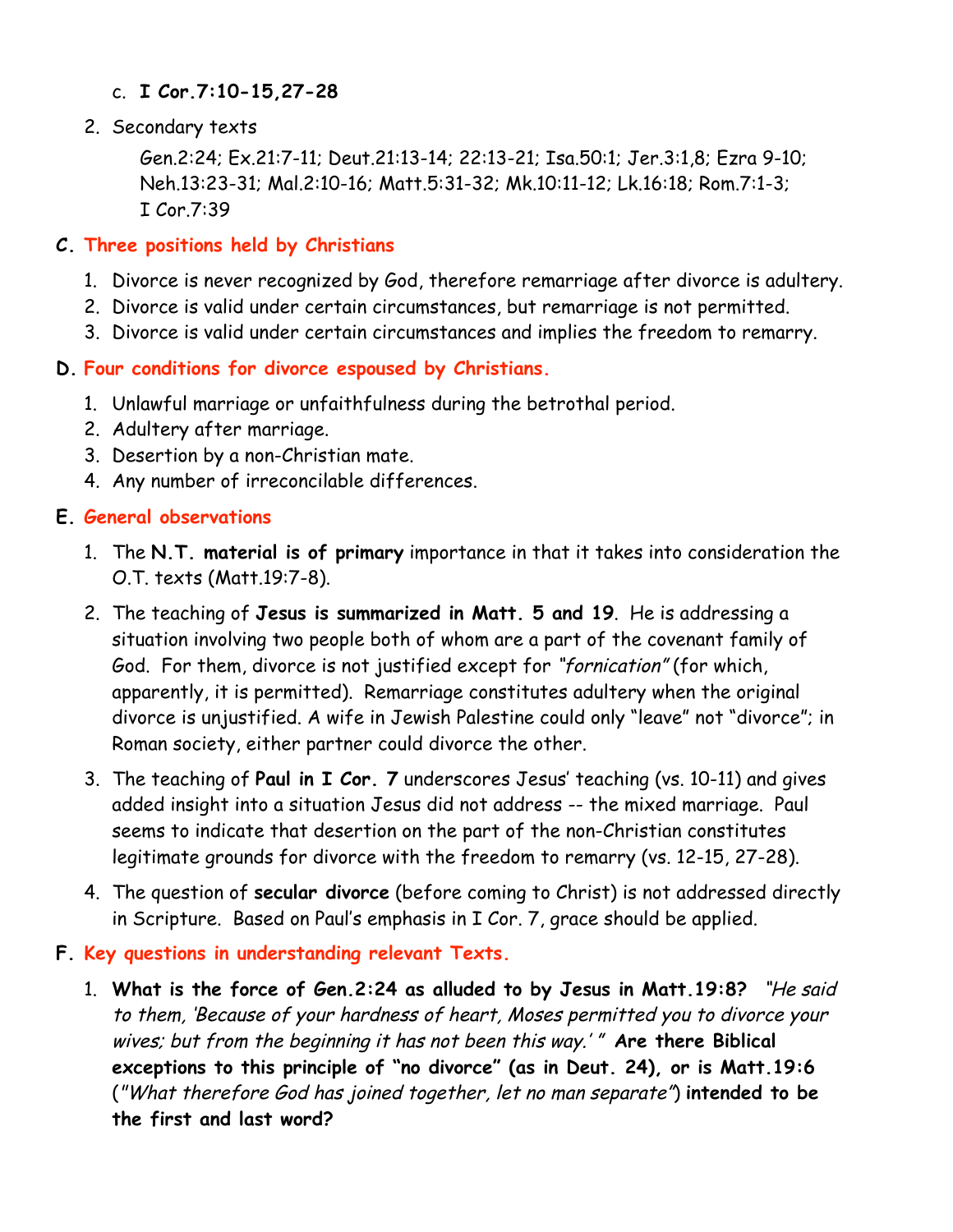- a. Jesus seems to be saying that this is the first and last word except when a society is so broken down that there has to be some control or monitoring of the effects of sin.
- b. The description of divorce in Deut.24:1-4, which was a part of the custom from Moses' day, is identified as a concession on Moses' part (by rabbi Jesus) because of the "hardness of heart" or lack of obedience in Israel.
- c. Deut. 24 describes divorce but does not necessarily approve it as God's will.
- 2. **How do the two clauses in Matt.5:32 relate to one another? Does the last clause** ("whoever marries a divorced woman commits adultery") **describe any divorced person, or only one who has been divorced illegitimately according to the stipulations of the first clause** ("every one who divorces his wife, except for the cause of unchastity")**?**
	- a. Jesus' words are significant only if they go beyond the custom of His day, which permitted divorce (at least) for adultery. Therefore I sense that he is saying that to marry a divorced person is an act of adultery since the person was never really freed from the first marriage in God's sight.
	- b. "Unchastity" is to be understood as unfaithfulness during the betrothal period or "unlawful marriage" as I explain below.
- 3. **In Matt.5:32 and 19:9, Jesus uses the phrase** "except for immorality." **Does this refer to 1) adultery after the marriage has been consummated, 2) a special situation of unfaithfulness during the Jewish betrothal period (before the consummation of the marriage), or 3) unlawful incestuous relationships** (this is the view most defended among scholars)**?**
	- a. A special situation of unfaithfulness during the Jewish betrothal period or unlawful incestuous relationships are probably in view here for the following reasons:
		- 1) The general **tone of Jesus' teaching** seems to exclude divorce once two people "become one flesh" (Matt.19:3-6).
		- 2) In **Deut.22:13-21** it is implied that if a girl is unfaithful before the marriage is consummated, there is just grounds for divorce. If it could be shown that she was indeed faithful, then there can be no divorce.
		- 3) The "exception clause" appears **only in Matthew** (the gospel written to a Jewish audience), not in Mk.10:11-12 or Lk.16:18.
		- 4) The Greek word translated "unchastity" in Matt.5:32 and "immorality" in Matt.19:9 is the word for "fornication" (**porneia**) not "adultery" (moicheia). This would suggest a special situation like the betrothal period or incest. NOTE that in Jn.8:41 Jesus is called "the son of fornication."
		- 5) The **disciples startled reaction** in Matt.19:10 "The disciples said to Him, 'If the relationship of the man with his wife is like this, it is better not to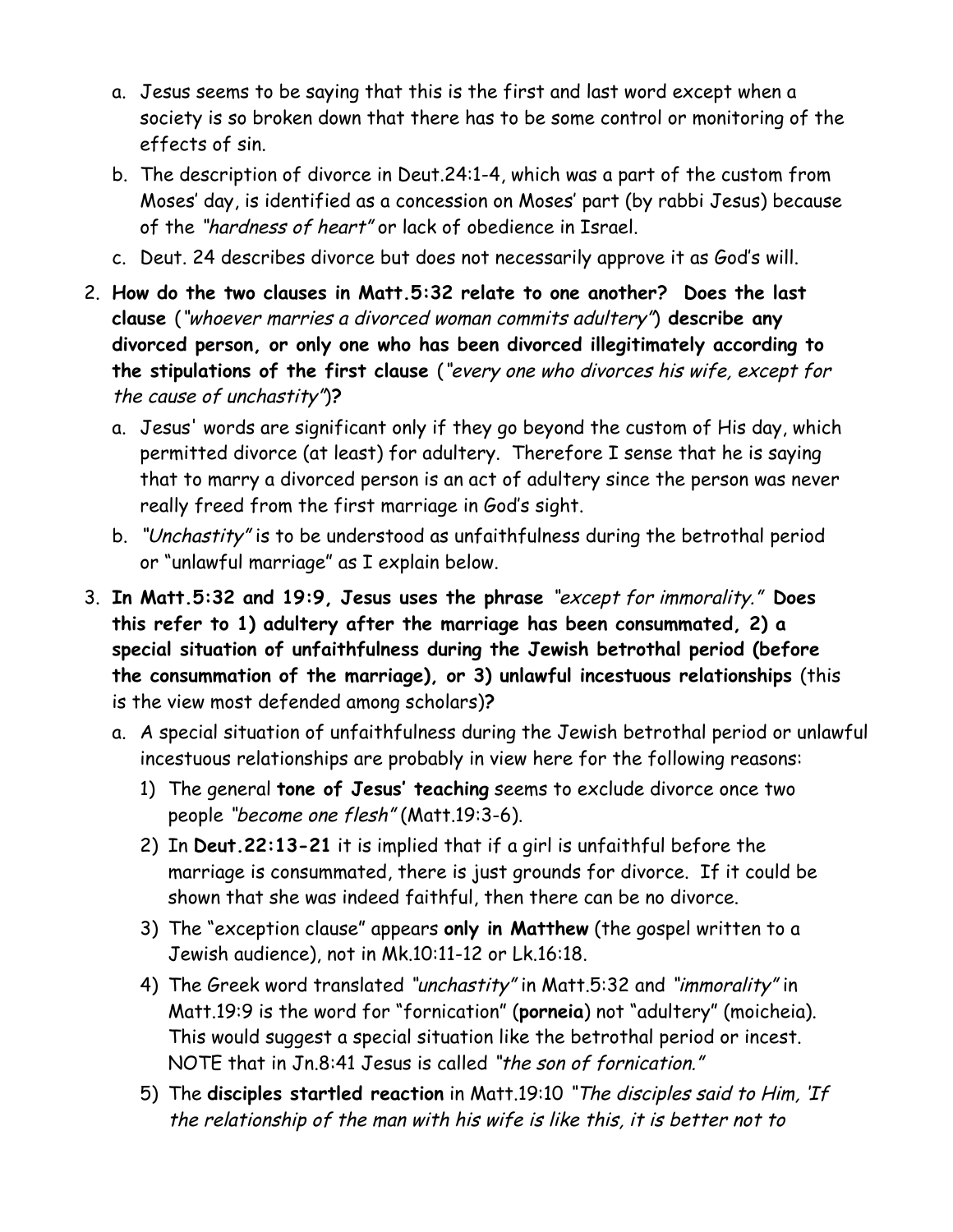marry.'" suggests that Jesus position is more restrictive than they had anticipated. They were no doubt aware of the controversy among Jewish rabbis of the day in which the conservative position restricted divorce only to sexual adultery and the liberal for any reason at all.

- 6) The use of **porneia to describe the unlawful marriages** of Lev.18:6-18 is seen in I Cor.5:1 and Acts 15:20,29.
- b. Those who interpret Jesus' teaching to refer to sexual unfaithfulness after the marriage has been consummated must answer the following questions:
	- 1) Why does Jesus not use the Greek word for adultery?
	- 2) Why does Paul not pick up on this exception clause when dealing with Gentiles? Is there any indication that this exception clause is in the mind of any other N.T. writer?
	- 3) Is adultery really a practical reason to terminate a marriage? Are there not other circumstances that might be more critical?
	- 4) Does God divorce His church for spiritual adultery?
- 4. **Is Jesus' teaching directed at God's family (a situation involving two believers) or is it more general (including all situations)?**
	- a. It is best to see Jesus' teaching as applied to those within a covenant community (and not the whole of humanity) for the following reasons:
		- 1) Jesus ministry was among Jews and to the Jews almost exclusively.
		- 2) The Law in question in Matt.19:3 was not given to the Gentiles but to Israel only.
		- 3) In I Cor. 7 Paul's personal advice is added to that of Jesus because he is addressing the situation of mixed marriages. This seems to imply that Jesus' advice was restricted in its application.
- 5. **What does Paul mean by** "leave" **&** "send away" **(I Cor.7:10-13)? Does he have divorce in mind or just separation?**
	- a. He probably has divorce in mind since he says of the one who "leaves" that they should "remain unmarried."
	- b. It should be noted that this is a reiteration of Jesus' teaching in Matt.5,19. (I Cor.7:10) "But to the married  $I$  give instructions, not  $I$ , but the Lord,"
	- c. It should be noted also, that the same Greek word (CHORIZO) is used in Matt.19:5 of what God has joined together "let no man separate."
	- d. In this case (where we have two people within the covenant community), if there is a divorce, remarriage is not permitted (except to each other).
- 6. **What does Paul mean by** "not under bondage" (I Cor.7:15 "Yet if the unbelieving one leaves, let him leave; the brother or the sister is not under bondage in such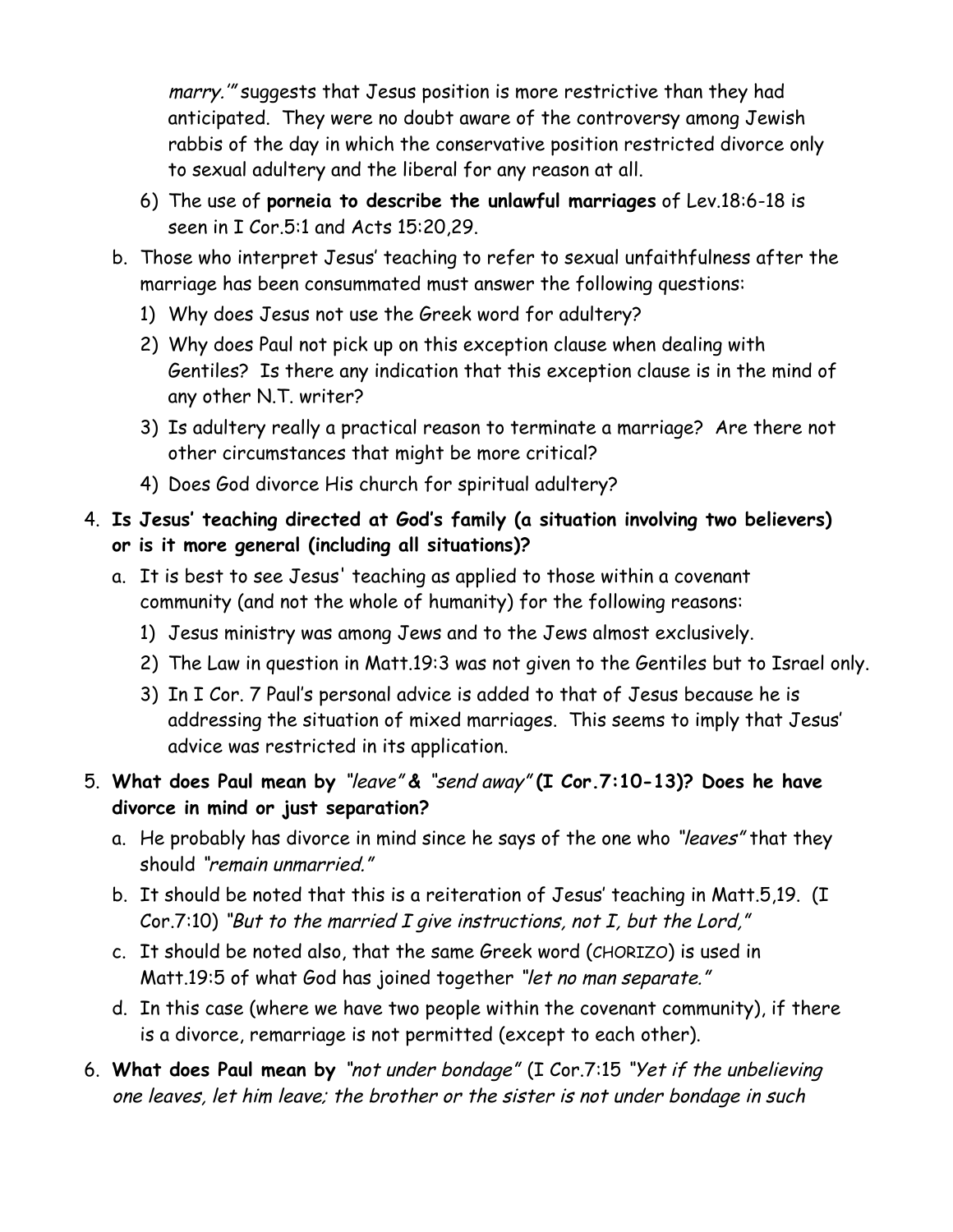# cases, but God has called us to peace.")**? Does he imply freedom to remarry or just freedom from responsibilities of bread and board?**

- a. In I Cor.7:39 we read "A wife is bound as long as her husband lives; but if her husband is dead, she is free to be married to whom she wishes, only in the Lord." This suggests that to be free from the "bound condition" is to be free to remarry.
- b. In Rom.7:2 Paul says that the wife is "bound" to her husband until death, at which time she is no longer bound and free to marry another.
- c. **NOTE**: This is applicable to mixed marriage situations only.
- 7. **How is I Cor.7:27-28 to be understood?** (vs.27)"Are you bound to a wife? Do not seek to be released. Are you released from a wife? Do not seek a wife. (vs.28) But if you should marry, you have not sinned; and if a virgin should marry, she has not sinned." **If these verses are meant to relate closely to one another, they suggest that remarriage after divorce is permitted (assuming that by** "released" **vs. 27 is referring to divorce and not just the death of the spouse). If vs. 28 starts a new and more general teaching, then support for remarriage after divorce cannot be found here.**
	- a. The fact that Paul contrasts the "you" in "But if you should marry" of vs. 28 with "a virgin" later in the same verse suggests that he has in mind those who have been married before (those described in vs. 27).
	- b. This would include those who had been released from marriage by 1) the death of a spouse or 2) deserted by an unbelieving mate.

# **G. The position of the early church fathers**

When one party was guilty of fornication, usually understood to mean adultery, the other party was expected to separate, but did not have the right to remarry. The church fathers also denied the right to remarry to the Christian deserted by an unbelieving spouse. This was the view of all the Greek and Latin fathers, save one.

# **H. Objections**

- 1. **Do not Jer.3:1-8 & Isa.50:1 recognize the validity of divorce for adultery since they say that God divorced Israel for her unfaithfulness?**
	- a. Isa.50:1 is either a rhetorical question, one presupposing a negative reply, or it should be understood as an allegory, like Jer.3:8.
	- b. It is evident from Rom. 11 that God has not really divorced Israel.
- 2. **Does not Deut.24:1-4 indicate that: 1) Divorce is God's will in certain circumstances and 2) Divorce implies the freedom to remarry?**
	- a. This passage describes divorce as a permitted custom, but it does not indicate that it is God's will.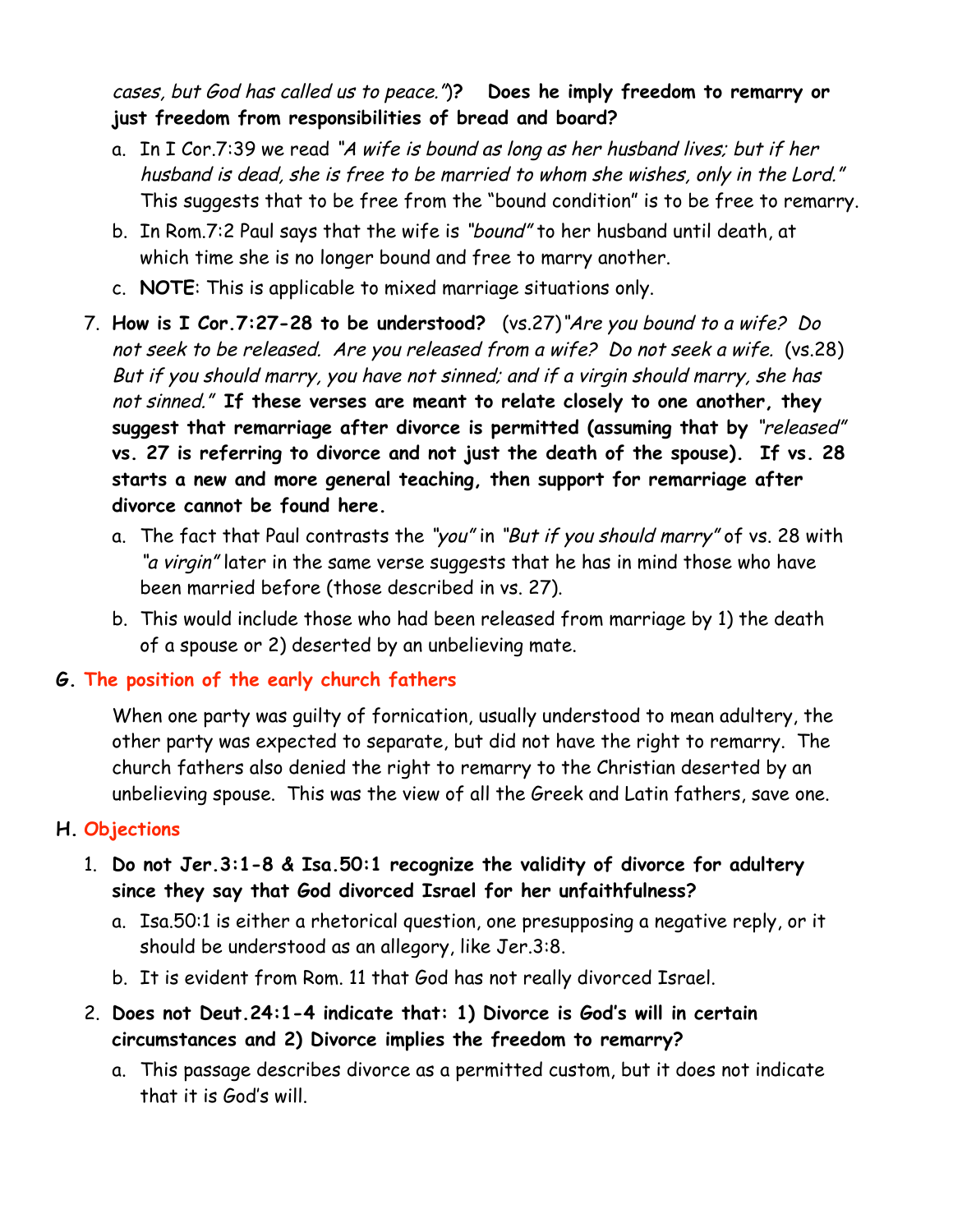- b. Although the second marriage is recognized as legal, it is important to note that returning to the original husband is forbidden on the grounds that the wife has been "defiled." This suggests that (in God's eyes) the first marriage was never really dissolved.
- 3. **Does not Ezra 9-10 provide a precedent, if not a mandate, for dissolving marriages that are spiritually incompatible?**
	- a. In Ezra's eyes this was not a question of breaking up legitimate marriages, but of nullifying those, which were contrary to the law.
	- b. Judaism forbade intermarriage on religious grounds: Deut.7:3; Lev.20; Num.25:6- 15.
- 4. **Does not divorce imply the right to remarry?**

In Lk.16:18 we read "Everyone who divorces his wife and marries another commits adultery; and he who marries one who is divorced from a husband commits adultery." It is clear from this text that it is possible to have a legal divorce and yet be guilty of adultery if one remarries. The implication is that the divorce was not recognized (by God) as granting freedom to remarry.

- **I. Conclusion**
	- 1. Divorce is recognized in a fallen world, but it is not God's will.
	- 2. Marriages between two Christians are not to be dissolved even when adultery is an issue. If there is a separation, there is no freedom to marry another without being guilty of adultery.
	- 3. In the case of unlawful or mixed marriages, the believer is to strive to preserve the relationship. But if the unbeliever departs, the believer may be free to remarry, since the first marriage is annulled (as with a mixed marriage in the day of Nehemiah).

### **J. Pastoral guidelines**

- 1. While structured separation may be recommended in some Christian marriages, divorce should not be sanctioned as God's perfect will.
- 2. When a legal divorce does take place between two Christians, the couple should not be encouraged to marry other persons.
- 3. If remarriage does take place, it is not advisable to dissolve the second marriage to restore the first. We must call upon God's grace and forgiveness in these situations.
- 4. In a mixed marriage, the believer should strive to stay in the marriage. But if the unbeliever leaves, the believer may be free to remarry another believer.
- 5. In marriages and divorces before coming to Christ, the believer should treat them as mixed marriages.